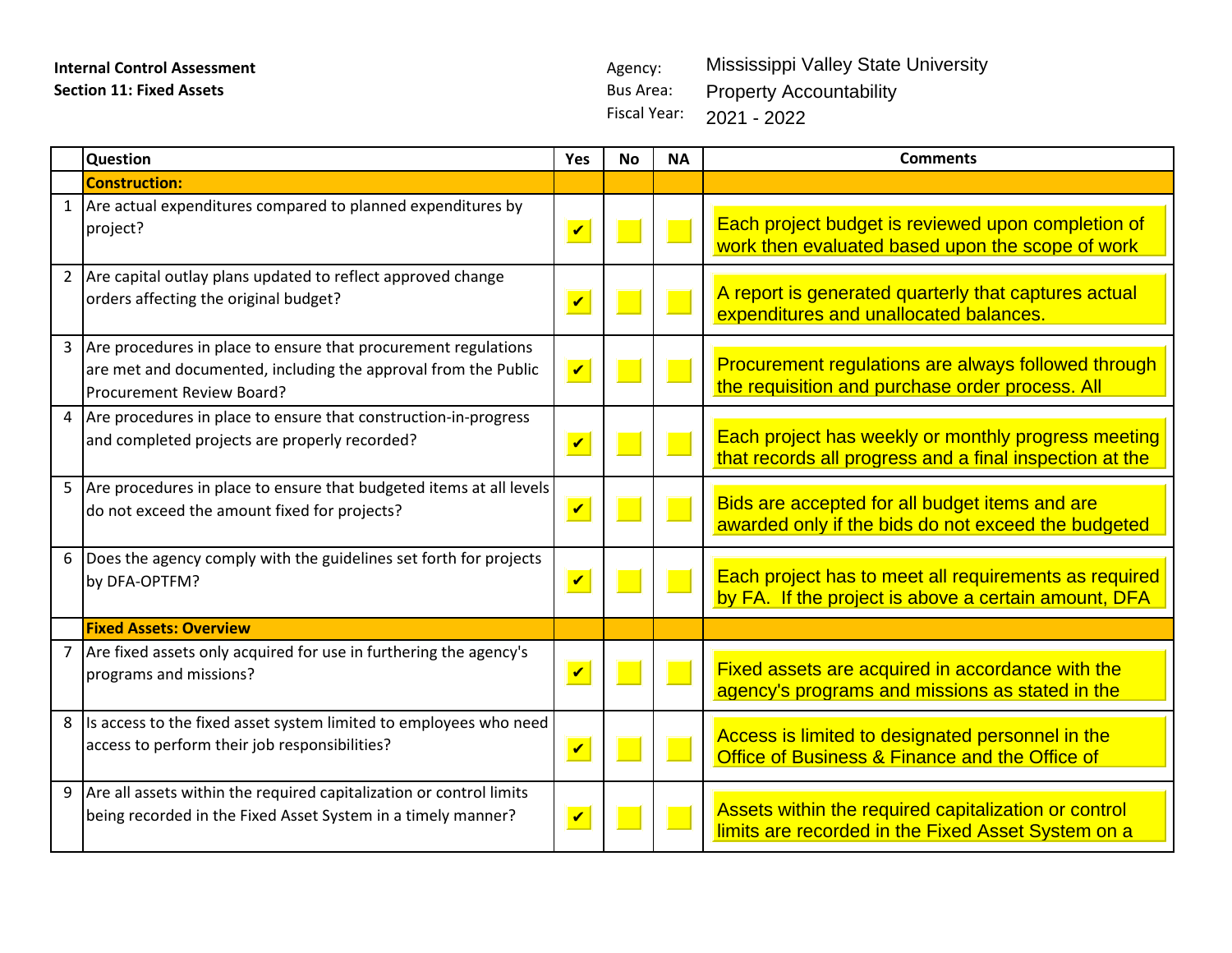Fiscal Year: 2021 - 2022Mississippi Valley State University Property Accountability

| <b>Question</b>                                                                                                                                              | Yes          | <b>No</b>                | <b>NA</b>                   | <b>Comments</b>                                                                                               |  |
|--------------------------------------------------------------------------------------------------------------------------------------------------------------|--------------|--------------------------|-----------------------------|---------------------------------------------------------------------------------------------------------------|--|
| 10 Are proper stewardship and control over assets being enforced?<br>(i.e. periodic inventory)                                                               | $\mathbf{v}$ | $\overline{\phantom{a}}$ |                             | Proper stewardship and control of assets is carried<br>out, including periodic inventories on a quarterly and |  |
| 11 Do financial records and reports properly reflect the fixed asset<br>balances?                                                                            | $\sqrt{ }$   | $\mathbb{R}^2$           |                             | <b>Financial Statements reflect fixed asset balances.</b>                                                     |  |
| 12 Are fixed assets protected from theft?                                                                                                                    | $\mathbf{v}$ | $\sqrt{2}$               |                             | Assets are reasonably protected from theft through ad                                                         |  |
| 13 Does the agency have procedures for reporting theft of a fixed<br>asset?                                                                                  | $\mathbf{v}$ | $\mathbb{R}^n$           |                             | See stolen property section of the Administrative Polici                                                      |  |
| 14 Are segregation of duties maintained between the recording of<br>fixed assets in the Fixed Asset System and the purchase and<br>disposal of fixed assets? | $\sqrt{2}$   | $\Box$                   |                             | Purchases are originated in the department through a                                                          |  |
| 15 Does the agency adequately and timely prepare reports required<br>by the State Property Office?                                                           | $\mathbf{v}$ | $\overline{\phantom{0}}$ |                             | Reports required by the State Property Office are prep                                                        |  |
| 16 Does the agency abide by all policy and regulations issued by the<br>State Property Office?                                                               | $\mathbf{v}$ | $\Box$                   |                             | The University abides by all policies and regulations is                                                      |  |
| 17 Are fixed asset purchases in accordance with MS Code, Section 31-<br>7-13, Bid Requirements?                                                              | $\mathbf{v}$ |                          |                             | <b>Fixed assets are purchased in accordance with Missis</b>                                                   |  |
| 18 Does the agency properly record excluded assets that are not<br>required to be reported by the State Property Office?                                     |              | $\mathbb{R}^2$           | $\overline{\mathbf{v}}$     | Currently there is no system in place to record exclude                                                       |  |
| 19 Are excluded assets safeguarded against damages or theft?                                                                                                 |              | $\Box$                   | $\vert\bm{\mathsf{v}}\vert$ | Currently there is no system in place to safeguard excl                                                       |  |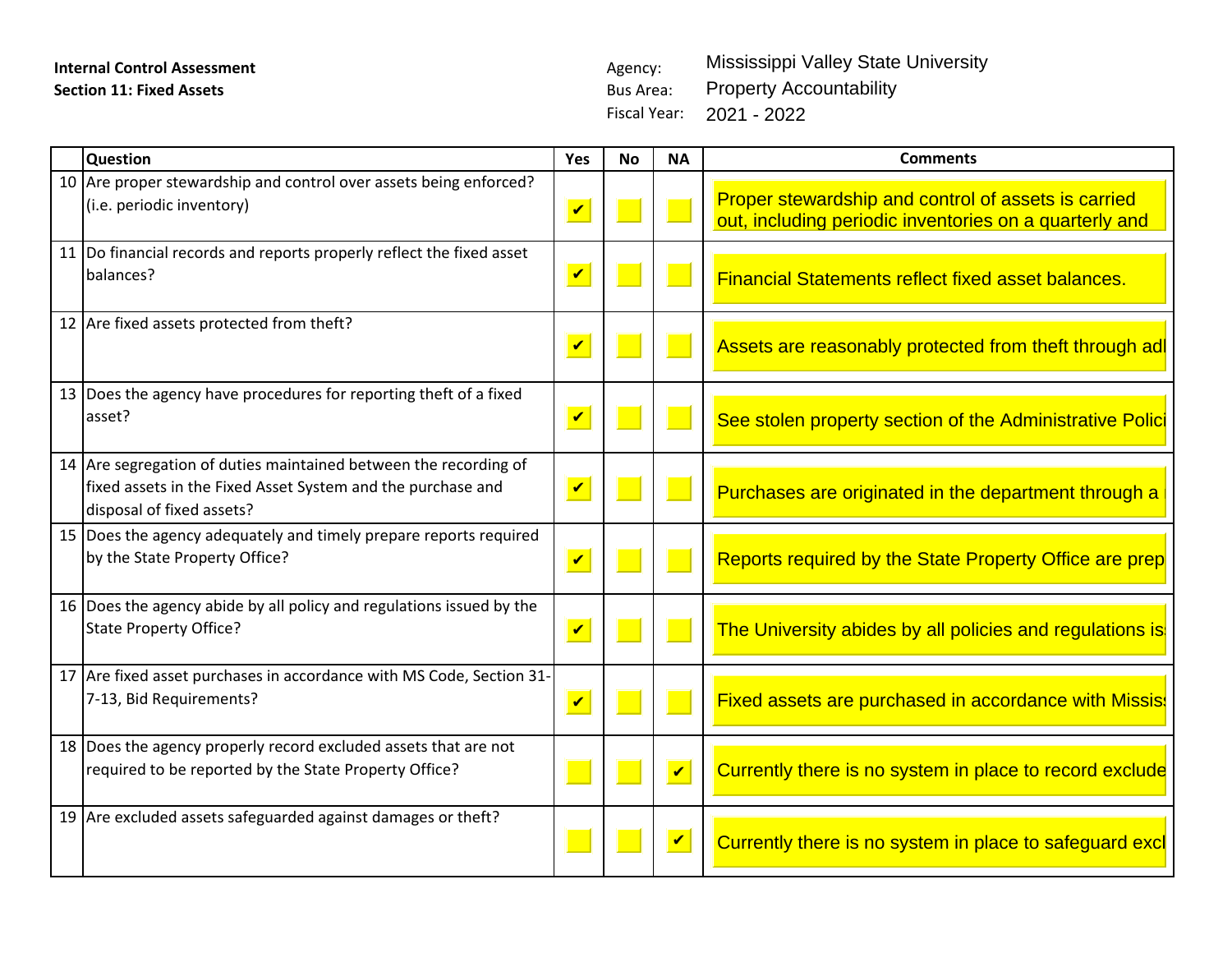Fiscal Year: Mississippi Valley State Univeristy Property Accountability 2021 - 2022

| <b>Question</b>                                                                                                    | Yes                         | <b>No</b>                     | <b>NA</b>  | <b>Comments</b>                                              |
|--------------------------------------------------------------------------------------------------------------------|-----------------------------|-------------------------------|------------|--------------------------------------------------------------|
| 20 Have employees been informed of State Property Office<br>regulations and internal procedures?                   | $\vert\bm{\mathsf{v}}\vert$ |                               |            | <b>Employees are informed of State Property Office regul</b> |
| 21 Are internal procedures documented in writing?                                                                  | $\sqrt{2}$                  | $\Box$                        |            | Internal procedures are documented in writing as evide       |
| 22 Are procedures in place to ensure proper recording of donated<br>assets?                                        | $\mathbf{v}$                |                               |            | Prodecures are in place to ensure the property recordi       |
| 23 Does the agency follow the proper procedures for recording an<br>asset without a purchaser order?               | $\sqrt{ }$                  | $\Box$                        |            | If an asset is purchased without a purchase order, the       |
| 24 Are DFA-OFR instructions for GAAP reporting followed and<br>appropriate schedules submitted in a timely manner? |                             |                               | $\sqrt{ }$ |                                                              |
| 25 Are source documents from audit trails provided for all fixed asset<br>transactions?                            | $\mathbf{v}$                |                               |            | Paid voucher (purchase orders) are used as a source          |
| 26 Does the agency review proper recordings of assets in the fixed<br>asset system?                                | $\vert\bm{\mathsf{v}}\vert$ | $\blacksquare$ $\blacksquare$ |            | Reconciliation of fixed asset purchases (general ledge       |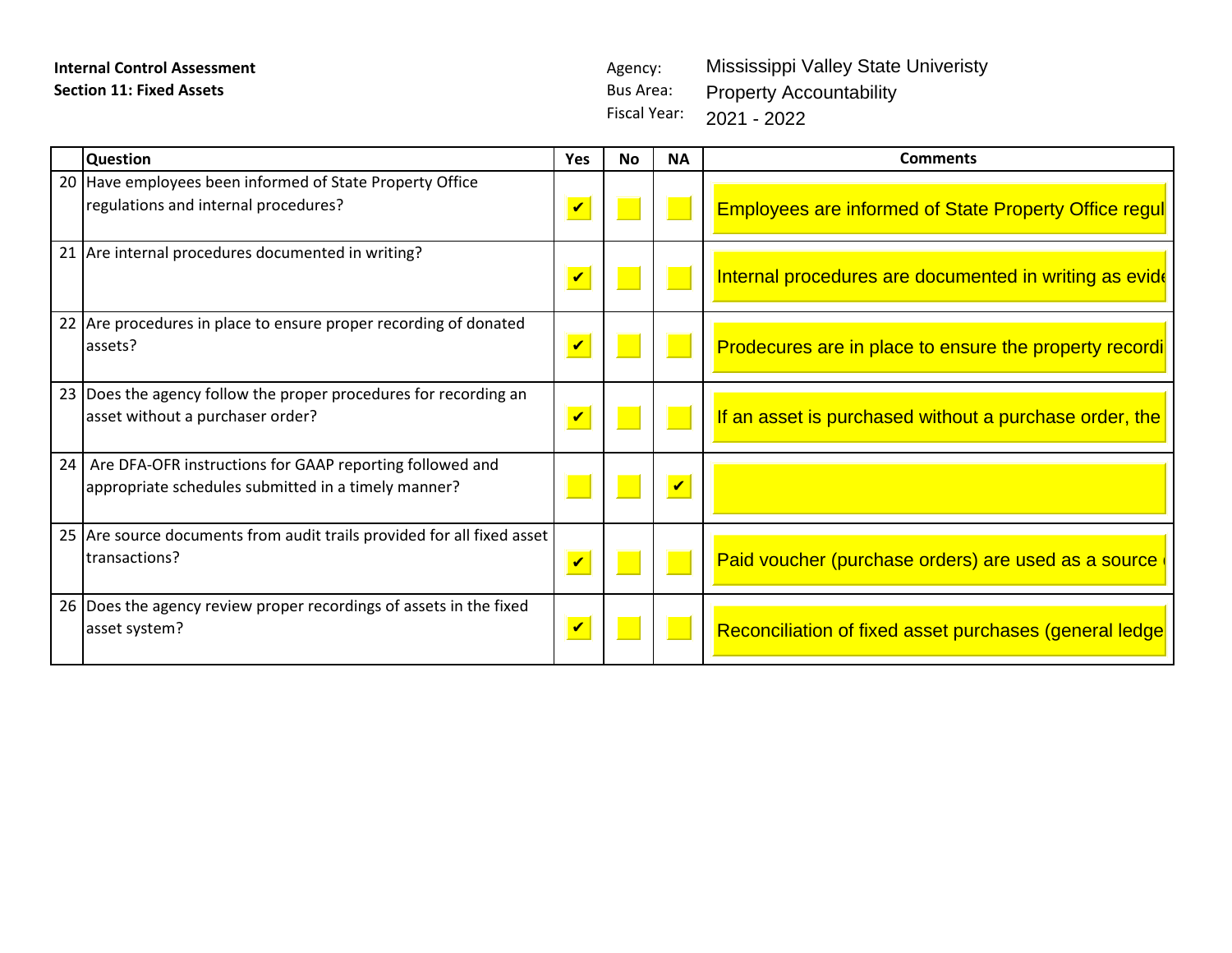Fiscal Year: 2021 - 2022Mississippi Valley State University Property Accountability

| <b>Question</b>                                                                                                                                      | Yes                  | No                   | <b>NA</b> | <b>Comments</b>                                           |
|------------------------------------------------------------------------------------------------------------------------------------------------------|----------------------|----------------------|-----------|-----------------------------------------------------------|
| <b>Fixed Assets: Betterments and Upgrades</b>                                                                                                        |                      |                      |           |                                                           |
| 27 Are all transactions involving betterments or upgrades evaluated<br>on a case-by-case basis?                                                      | $\mathbf{v}$         |                      |           | Upgraded are evaluated on a case-by-case basis.           |
| 28 Does the agency determine whether cost should or should not be<br>entered in the fixed asset management system?                                   |                      | $\mathbf{v}$         |           | Determined by guidelines set by State Auditor Office.     |
| 29 Are costs entered into the fixed asset management system<br>properly referenced against the underlying original asset?                            | $\blacktriangledown$ |                      |           | Costs entered into the fixed asset management systen      |
| 30 Does the agency assign realistic useful life to all depreciable assets<br>when reporting additions (betterments) to the State Property<br>Office? | $\mathbf{v}$         |                      |           | According to the useful life chart provided by State Aud  |
| 31 Are asset acquisition cost, acquisition date and useful life properly<br>recorded so that accurate depreciation is calculated?                    | $\mathbf{v}$         |                      |           | The acquisition cost, acquisition date and useful life is |
| <b>Fixed Asset: Disposal and Transfers</b>                                                                                                           |                      |                      |           |                                                           |
| 32 When an asset is disposed, does the asset show a deactivation<br>date?                                                                            | $\mathbf{v}$         |                      |           | Deactivation date is the disposal date.                   |
| 33 Does the agency have a policy for handling surplus property?                                                                                      | $\blacktriangledown$ |                      |           | See surplus property section of the Administrative Poli   |
| 34 Are all surplus items reported timely to the State Property Office?                                                                               |                      | $\boxed{\checkmark}$ |           | Surplus property in a department is handled in-house I    |
| 35 Does the agency have a policy for handling obsolete and/or<br>broken assets?                                                                      | $\mathbf{v}$         |                      |           | Worn-out and obsolete section of Administrative Polici    |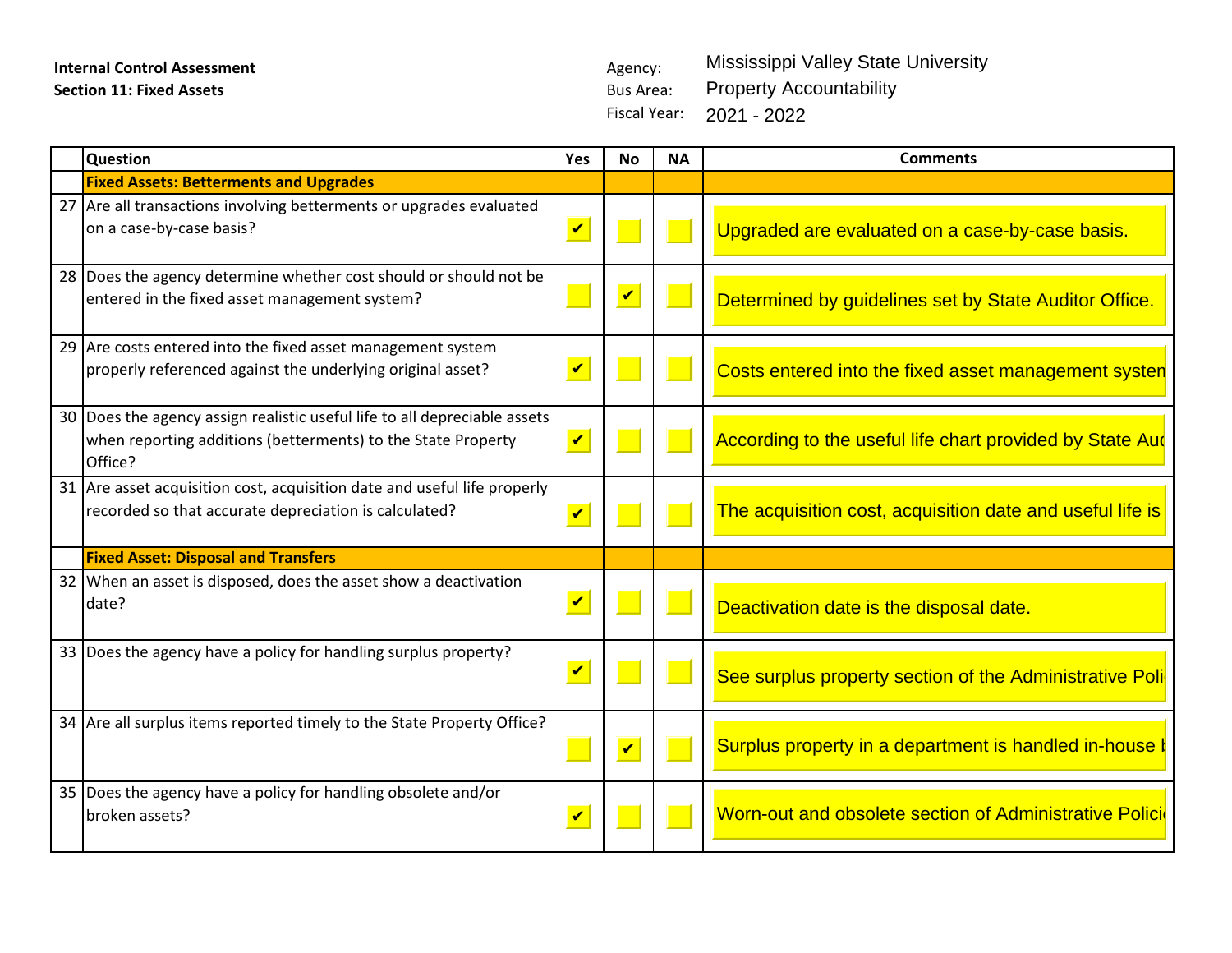| <b>Internal Control Assessment</b>                                                    |                         | Agency:             |                      | <b>Mississippi Valley State University</b>                                                               |  |  |  |  |  |  |  |  |
|---------------------------------------------------------------------------------------|-------------------------|---------------------|----------------------|----------------------------------------------------------------------------------------------------------|--|--|--|--|--|--|--|--|
| <b>Section 11: Fixed Assets</b>                                                       |                         | <b>Bus Area:</b>    |                      | <b>Property Accountability</b>                                                                           |  |  |  |  |  |  |  |  |
|                                                                                       |                         | <b>Fiscal Year:</b> |                      | 2021 - 2022                                                                                              |  |  |  |  |  |  |  |  |
| <b>Question</b>                                                                       | Yes                     | <b>No</b>           | <b>NA</b>            | <b>Comments</b>                                                                                          |  |  |  |  |  |  |  |  |
| 36 Are asset transfers properly documented indicating the receiving                   |                         |                     |                      |                                                                                                          |  |  |  |  |  |  |  |  |
| party?                                                                                | $\blacktriangledown$    |                     |                      | See interdepartmental transfer section in the<br><b>Administrative Policies &amp; Procedures Manual.</b> |  |  |  |  |  |  |  |  |
| 37 Does segregation of duties exist between physical control and                      |                         |                     |                      |                                                                                                          |  |  |  |  |  |  |  |  |
| disposal of assets?                                                                   | $\overline{\mathbf{v}}$ |                     |                      | Physical control is with the departments purchasing<br>or assigned the asset. The Director of Property   |  |  |  |  |  |  |  |  |
| 38 Is stolen property reported to security immediately and removed<br>from inventory? | $\blacktriangledown$    |                     | $\mathbb{R}^n$       | The lost or stolen asset is removed from inventory if                                                    |  |  |  |  |  |  |  |  |
|                                                                                       |                         |                     |                      | the proper procedures have been followed as stated                                                       |  |  |  |  |  |  |  |  |
| <b>Fixed Assets: Federal Fixed Asset Accounting Requirements</b>                      |                         |                     |                      |                                                                                                          |  |  |  |  |  |  |  |  |
| 39 Does the agency ensure that assets purchased with federal grant                    |                         |                     |                      | Assets purchased with federal funds as well as                                                           |  |  |  |  |  |  |  |  |
| funds conform to state and federal rules and regulations?                             | $\sqrt{ }$              |                     | р.                   | assets purchased with state funds or otherwise are                                                       |  |  |  |  |  |  |  |  |
| 40 Are cost principles and administrative requirements pertaining to                  |                         |                     |                      |                                                                                                          |  |  |  |  |  |  |  |  |
| federally funded assets followed?                                                     | $\sqrt{ }$              |                     |                      | Cost principles and administrative requirements<br>pertaining to federally funded assets are followed    |  |  |  |  |  |  |  |  |
| 41 Does the fixed assets management system reflect property as                        |                         |                     |                      |                                                                                                          |  |  |  |  |  |  |  |  |
| purchased with federal funds and the specific federal program?                        | $\blacktriangledown$    |                     | $\mathbb{R}^n$       | Assets purchased with funds are noted in the fixed<br>asset management system.                           |  |  |  |  |  |  |  |  |
| 42 Are grantors notified (if required) when capitalized assets                        |                         |                     |                      |                                                                                                          |  |  |  |  |  |  |  |  |
| acquired with grant funds are no longer used in the grant                             |                         |                     | $\blacktriangledown$ | The University follows the guidelines set forth in the                                                   |  |  |  |  |  |  |  |  |
| program?                                                                              |                         |                     |                      | grant agreements.                                                                                        |  |  |  |  |  |  |  |  |
| <b>Fixed Assets: Maintenance of Assets</b>                                            |                         |                     |                      |                                                                                                          |  |  |  |  |  |  |  |  |
| 43 Are maintenance costs of assets (owned or rented) periodically                     |                         |                     |                      |                                                                                                          |  |  |  |  |  |  |  |  |
| reviewed and analyzed?                                                                | $\blacktriangledown$    |                     | $\mathbb{R}^n$       | Maintenance costs of assets (owned or rented)<br>periodically reviewed and analyzed.                     |  |  |  |  |  |  |  |  |
| 44 Are maintenance contracts current and cover only assets                            |                         |                     |                      |                                                                                                          |  |  |  |  |  |  |  |  |
| approved by management?                                                               | $\overline{\mathbf{v}}$ |                     |                      | Maintenance contracts current and cover only assets<br>approved by management.                           |  |  |  |  |  |  |  |  |